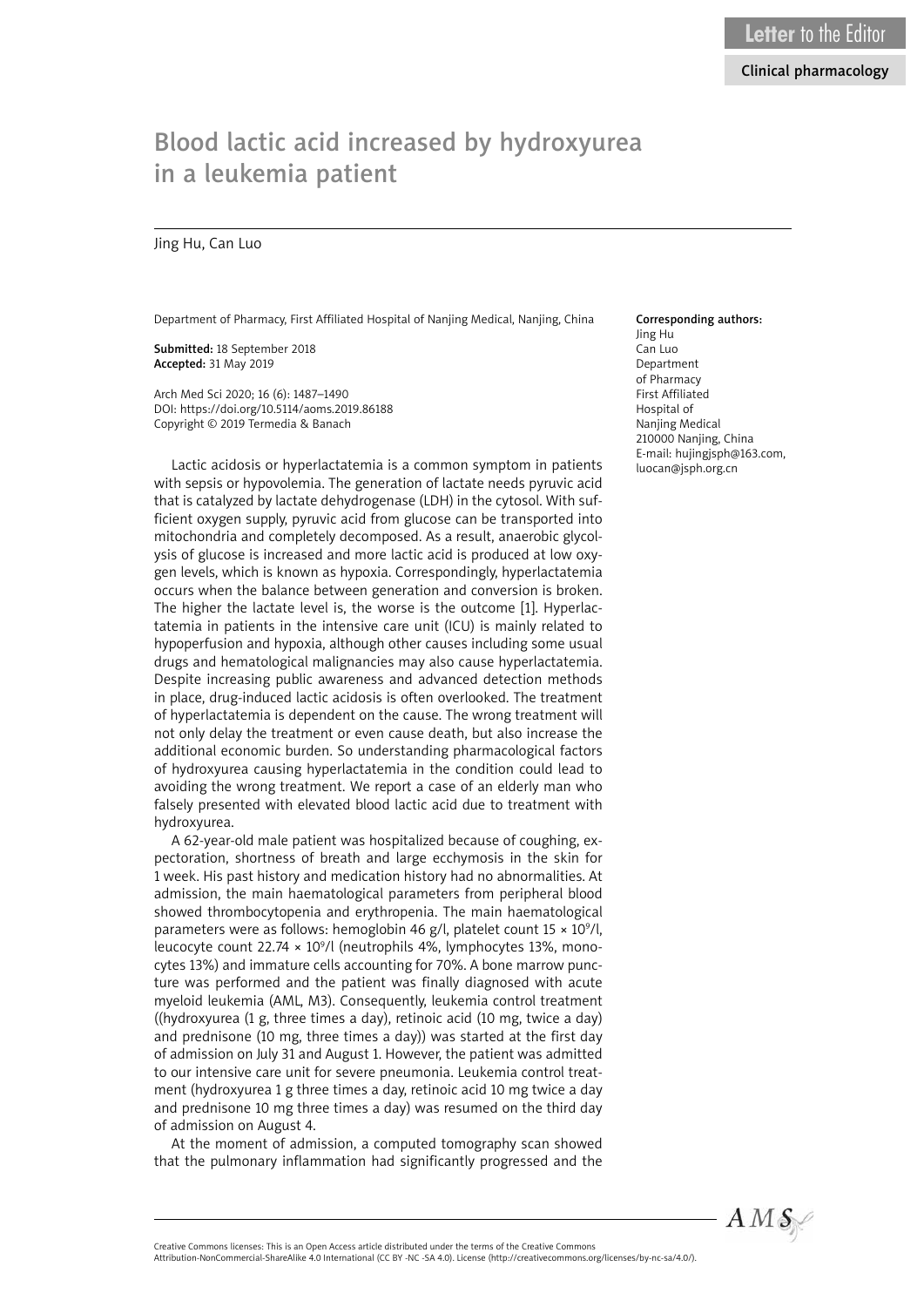chest film had patchy and cloudy dense areas. Concurrent medications included imipenem-cilastatin sodium 2 g/8 h and voriconazole 200 mg/12 h. Furthermore, sulfamethoxazole/trimethoprim 0.96 g/ 6 h was also prescribed because *Pneumocystis carinii* pneumonia cannot be ruled out in immunosuppressed patients who experience repeated fever during treatment. Gradually his lung infection was controlled and there was no fever. However, elevated blood lactic acid developed immediately after starting leukemia treatment on admission and had a certain regularity. Upon admission, the patient's blood lactate acid level was measured once every 8 h, but it was elevated only at 13 o'clock and 21 o'clock (Figure 1). There was no significant increase in blood lactic acid at 6 o'clock, and the range of blood lactate elevation was 2–6 mmol/l, which was accompanied by an increase in urea nitrogen (Table I). However, blood pressure fluctuations remained in the basic normal range, and hemodynamic parameters were essentially stable during treatment without vasoactive drugs. Invasive blood pressure fluctuated in the range 140–180/70–100 mm Hg, heart rate fluctuated in the range 65–100 beats/min, there were no signs of tissue hypoperfusion, and the condition was not accompanied by organ failure. The pharmacist reviewed the literature and suggested that hydroxyurea could not be excluded and restoring tissue perfusion was not necessary. Hyperlactatemia was basically stable with the course of hydroxyurea during the treatment. The result of the blood test showed the leucocyte count  $3.03 \times 10^9$ /l (neutrophils 0.749), hemoglobin 67 g/l, platelet count  $54 \times 10^9$ /l. The patient's pneumonia and leukemia symptoms improved with treatment, and he was transferred to the general ward on the tenth day after admission for further treatment. Unfortunately, family members of the patient abandoned treatment for respiratory failure.

During hospitalization, the most frequent causes of hyperlactatemia were ruled out in our patient. His circulation was stable and he did not require vasoactive drugs. Therefore, the patient did

not have tissue hypoperfusion or hypoxia. Nevertheless, hyperlactatemia can also develop due to fermentation of glucose to lactic acid in tumor patients, also known as aerobic glycolysis or the Warburg effect [2, 3]. According to De Rae's *et al*. report, high levels of lactate dehydrogenase and spontaneous hypoglycemia can be clues of malignant lactic acidosis because of cell destruction and impaired gluconeogenesis [4]. Furthermore, the lactate dehydrogenase and lactate levels basically followed the same trend, and then decreased to normal levels with leukemia improved or chemotherapy. But our lactate levels continued to increase regularly when the patient's leukemia improved with mature granulocytes gradually becoming normal during chemotherapy (Table II). So the effect of leukemia can also be ruled out. There was no abnormality in liver enzymes, kidney function, or other indicators of tumor lysis syndrome during the course of treatment. Hyperlactatemia was not described as an adverse event of the other concurrent medications.

Eventually, the Naranjo nomogram (7 points, probable) showed a probable correlation between hyperlactatemia and the use of hydroxyurea [5]. The patient's blood lactate elevation occurred after the use of hydroxyurea, and the timing of hyperlactatemia was approximately 13.00 h and 21.00 h every day. Hydroxyurea was taken three times a day (9–12–18.00 h). The half-life of the drug was 1.9–3.9 h. The time of maximum effect was 1–4 h. Similarly, the elevation of blood lactic acid typically appeared 4 h after consuming the medication, demonstrating a simultaneous increase in urea nitrogen, which is basically consistent with a case report by Restituto *et al*. [6]. However, clinical treatment is effective, and patients do not experience discomfort or other adverse reactions; therefore, treatment with hydroxyurea was continued.

To the best of our knowledge, few studies have reported the development of hyperlactatemia following hydroxyurea application. Additionally, we also noticed that hydroxyurea may interfere in the



Figure 1. The change in lactic acid value for a 63-year-old Chinese female in patient during his therapy. Hydroxyurea was discontinued on August 1 and resumed on August 4. Lactic acid increased regularly after chemotherapy with a certain relationship with the time of administration of hydroxyurea. The administration time was 9-12-18.00 h and the time of elevated blood lactate was 13–21.00 h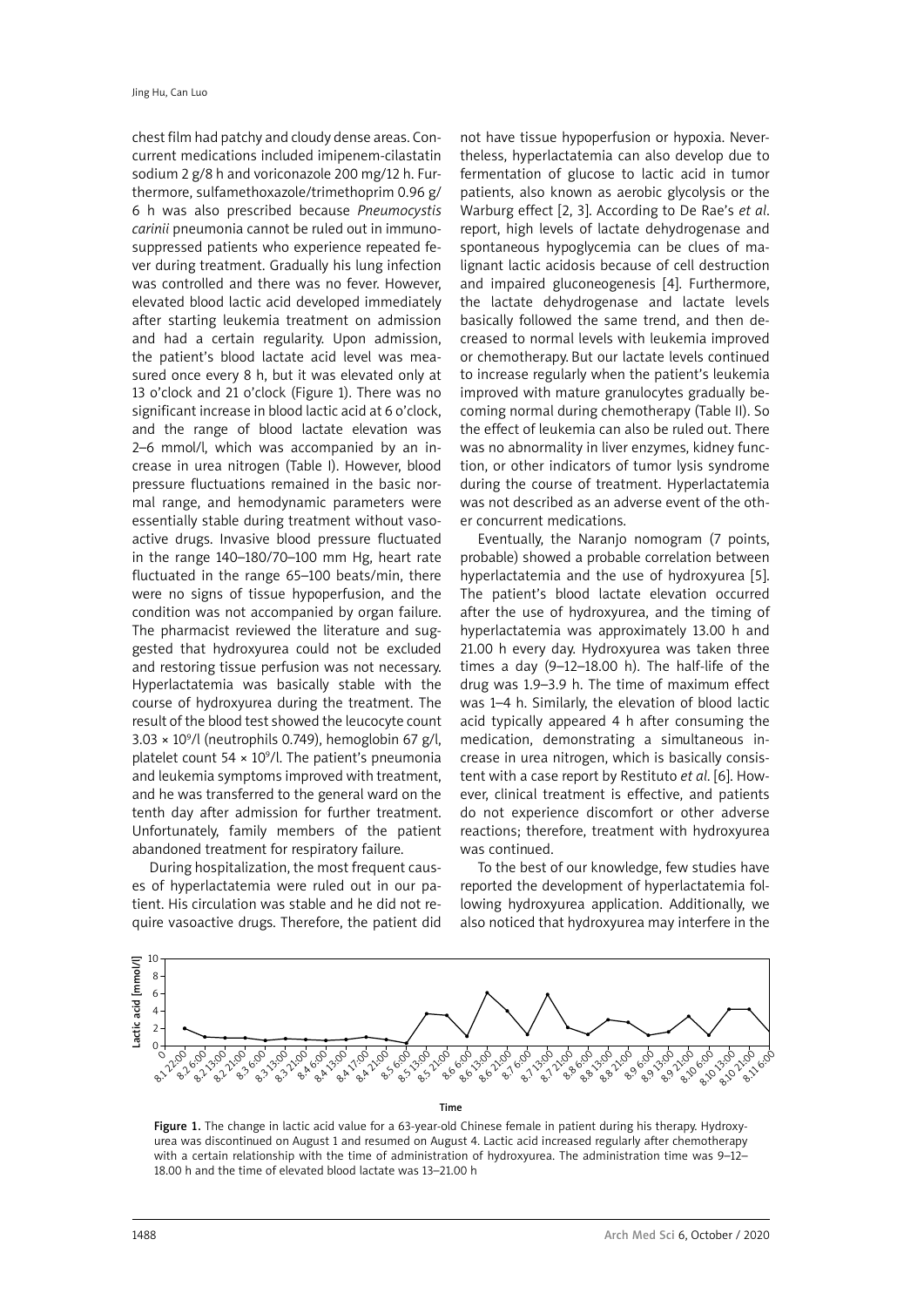| Date                                                              | ದ    | 8.2                | 8.3           | 8.4           | 8:5              | 6:00 13:00 21:00<br>8.5 8.5 |     | % အိ<br>အိ      | $8.6$<br>13:00 | 8.6<br>21:00 | 8.7<br>6.00 | $\frac{8.7}{13.00}$ | $8.7$<br>$21:00$ | ∞<br>အိမ်            | $\begin{matrix} 8.8 \\ 13:00 \end{matrix}$ | 8.8<br>21:00  | စ်<br>စီ      | 13:00 21.00<br>8.9   | $8.10$<br>$6.00$ 1<br>8.9 |                 | 8.10 8.10<br>13:00 20:00 | 8.11<br>6:00         |  |
|-------------------------------------------------------------------|------|--------------------|---------------|---------------|------------------|-----------------------------|-----|-----------------|----------------|--------------|-------------|---------------------|------------------|----------------------|--------------------------------------------|---------------|---------------|----------------------|---------------------------|-----------------|--------------------------|----------------------|--|
| [mmol/l]<br>Urea                                                  | 13.3 | 22                 | 15.7          | $\vec{a}$     |                  | 10.7                        |     |                 | 12.9           |              |             | 11.2                |                  |                      | $\Xi$                                      |               |               | 16.4                 |                           | 16.7            |                          | 16.2                 |  |
| LDH [U/I]                                                         |      | 2206 1654 1342 808 |               |               |                  | 774                         |     |                 | 659            |              |             | 750                 |                  |                      | 1068                                       |               |               | 816                  |                           | 745             |                          | 860                  |  |
| actic acid 2.0<br>[mmol/l]                                        |      |                    | $1.0$ 0.6 0.6 |               | $0.\overline{3}$ | 3.7                         | 3.5 | $\Xi$           | 61             | 4.0          | 1.3         | 5.9                 | 2.1              | $\frac{1}{2}$        | 3.0                                        | 2.7           | 1.2           | 3.4<br>$\frac{6}{1}$ | 1.2                       | 4.2             | 4.3                      | $-1.6$               |  |
| $[\text{mmol/l}]$<br>Glucose                                      |      | $11.8$ 11.5 8.1    |               | $\frac{2}{8}$ | 6.7              | $12.2$ $12.8$               |     | $\overline{56}$ | 15.2           | 12.7         | 8.2         | 12.0                | 10.8             | 5.9                  | 8.8                                        | 9.8           | 8.5           | 9.8<br>7.5           | 6.4                       | 11.3            | 11.5                     | 7.7                  |  |
| Table II. Complete blood count with differential during treatment |      |                    |               |               |                  |                             |     |                 |                |              |             |                     |                  |                      |                                            |               |               |                      |                           |                 |                          |                      |  |
| Parameter                                                         |      |                    |               |               | 7.31             | ್ದ                          |     | 8.3             |                | 8.4          | 8.5         |                     | 8.6              | 8.7                  |                                            | 8.8           | 8.9           |                      | 8.10                      | 8.12            |                          | Normal<br>range      |  |
|                                                                   |      | $\frac{1}{2}$      | ř             |               | $\tilde{\zeta}$  | !<br>;                      |     | $\frac{1}{2}$   | i<br>S         |              | i<br>C      |                     | $\frac{1}{2}$    | $\ddot{\phantom{0}}$ |                                            | $\frac{1}{2}$ | $\frac{1}{2}$ |                      | $\ddot{\phantom{0}}$      | $\tilde{\zeta}$ |                          | $\ddot{\phantom{0}}$ |  |

| $rac{6}{8}$<br>$8.5$<br>1.00<br>$\overline{z}$<br>8.5<br>13:00<br>6:00<br>8:5<br>8.4<br>8.3<br>8.2<br>8.1<br>Date | 10.7<br>$\overline{4}$<br>15.7<br>22<br>13.3<br>[mmol/l]<br>Urea | 774<br>808<br>1342<br>1654<br>2206<br>LDH [U/l] | $\Xi$<br>3.5<br>$\overline{3.7}$<br>$0.\overline{3}$<br>0.6<br>0.6<br>1.0<br>2.0<br>Lactic acid<br>[mmol/l] | 9.1<br>12.8<br>12.2<br>6.7<br>8.2<br>8.1<br>11.5<br>11.8<br>$[mmol/l] % \begin{center} \includegraphics[width=\textwidth]{figures/cdf} \end{center} % \vspace*{-1em} \caption{The number of parameters of the parameter $\{1,2,3,4,5,5,6\}$, and the number of parameters $\{1,3,4,5,6\}$, respectively.} \label{fig:cdf}$<br>Glucose | Table II. Complete blood count with differential during treatment | 8.3<br>$\overline{8.1}$<br>7.31<br>Parameter | 18.37<br>19.47<br>18.08<br>White blood cell count [× 10 <sup>3</sup> /mm <sup>3</sup> ] | 0.09<br>0.15<br>0.04<br>Neutrophils (%) | $\frac{6}{1}$<br>2.9<br>0.72<br>Absolute neutrophil count [x 10 <sup>3</sup> /mm <sup>3</sup> ] | 0.15<br>0.21<br>0.13<br>Lymphocytes (%) | 0.11<br>$\overline{0}$<br>0.13<br>Monocytes (%) | $\circ$<br>$\circ$<br>$\circ$<br>Eosinophils (%) | O<br>$\circ$<br>$\circ$<br>Basophils (%) | 61<br>$\overline{4}$<br>46<br>Hemoglobin [g/dl] | 50<br>20<br>15<br>Platelet count [× 10 <sup>3</sup> /mm <sup>3</sup> ] | 0.65<br>0.54<br>$\overline{0}$ .<br>Immature cell |
|-------------------------------------------------------------------------------------------------------------------|------------------------------------------------------------------|-------------------------------------------------|-------------------------------------------------------------------------------------------------------------|---------------------------------------------------------------------------------------------------------------------------------------------------------------------------------------------------------------------------------------------------------------------------------------------------------------------------------------|-------------------------------------------------------------------|----------------------------------------------|-----------------------------------------------------------------------------------------|-----------------------------------------|-------------------------------------------------------------------------------------------------|-----------------------------------------|-------------------------------------------------|--------------------------------------------------|------------------------------------------|-------------------------------------------------|------------------------------------------------------------------------|---------------------------------------------------|
| 8.6<br>21:00<br>$8.6$<br>13:00                                                                                    | 12.9                                                             | 659                                             | 4.0<br>$\overline{61}$                                                                                      | 12.7<br>15.2                                                                                                                                                                                                                                                                                                                          |                                                                   | 8.4                                          | 18.56                                                                                   | 0.13                                    | 2.4                                                                                             | 0.15                                    | $\overline{0}$                                  | $\circ$                                          | $\circ$                                  | $\overline{6}$                                  | 62                                                                     | 0.62                                              |
| 13:00<br>8.7<br>6:00<br>8.7                                                                                       | 11.2                                                             | 750                                             | 5.9<br>$1.3$                                                                                                | 12.0<br>8.2                                                                                                                                                                                                                                                                                                                           |                                                                   | 8.5                                          | 22.74                                                                                   | 0.16                                    | 3.6                                                                                             | 0.04                                    | 0.15                                            | $\circ$                                          | $\circ$                                  | 80                                              | 58                                                                     | 0.75                                              |
| 6:00<br>8.8<br>21:00<br>8.7                                                                                       |                                                                  |                                                 | $\frac{2}{3}$<br>21                                                                                         | 5.9<br>10.8                                                                                                                                                                                                                                                                                                                           |                                                                   | 8.6                                          | 12.96                                                                                   | 0.59                                    | 7.6                                                                                             | 0.14                                    | 0.05                                            | $\circ$                                          | $\circ$                                  | $\overline{\mathcal{L}}$                        | 45                                                                     | 0.11                                              |
| 21:00<br>8.8<br>8.8<br>13:00                                                                                      | $\tilde{1}$                                                      | 1068                                            | 2.7<br>3.0                                                                                                  | 9.8<br>8.8                                                                                                                                                                                                                                                                                                                            |                                                                   | 8.8<br>8.7                                   | 27.92<br>23.94                                                                          | 0.61<br>0.47                            | 17.03<br>11.25                                                                                  | 0.12<br>0.22                            | $\overline{0}$<br>0.11                          | $\circ$<br>$\circ$                               | $\circ$<br>0                             | 69<br>$\overline{z}$                            | 58<br>34                                                               | 0.14<br>0.12                                      |
| 8.9<br>13:00<br>6:00<br>8.9                                                                                       | 16.4                                                             | 816                                             | 1.6<br>$\overline{1.2}$                                                                                     | 7.5<br>rj.<br>∞                                                                                                                                                                                                                                                                                                                       |                                                                   | 8.9                                          | 18.5                                                                                    | 0.4                                     | 7.4                                                                                             | 0.2                                     | 0.17                                            | 0.02                                             | $\circ$                                  | 69                                              | 33                                                                     | 0.21                                              |
| 6:00<br>8.10<br>21.00<br>$8.9$                                                                                    |                                                                  |                                                 | 1.2<br>3.4                                                                                                  | 6.4<br>9.8                                                                                                                                                                                                                                                                                                                            |                                                                   | 8.10                                         | 11.9                                                                                    | 0.82                                    | 9.7                                                                                             | 0.14                                    | 0.04                                            | $\circ$                                          | $\circ$                                  | $\Im$                                           | 35                                                                     | $\overline{\phantom{0}}$                          |
| 13:00<br>8.10                                                                                                     | 16.7                                                             | 745                                             | 4.2                                                                                                         | 11.3                                                                                                                                                                                                                                                                                                                                  |                                                                   | 8.12                                         | 3.03                                                                                    | 0.75                                    | 2.2                                                                                             | 0.2                                     | 0.05                                            | $\circ$                                          | $\circ$                                  | 67                                              | 54                                                                     | $\overline{\phantom{0}}$                          |
| 20:00<br>8.10                                                                                                     |                                                                  |                                                 | $4.\overline{3}$                                                                                            | 11.5                                                                                                                                                                                                                                                                                                                                  |                                                                   | Normal<br>range                              | $4.0 - 10.0$                                                                            | $0.46 - 0.75$                           | $1.8 - 6.4$                                                                                     | $0.19 - 0.47$                           | $0.03 - 0.08$                                   | $0.005 - 0.06$                                   | $0.00 - 0.01$                            | 120-160                                         | $100 - 300$                                                            | $\overline{\phantom{0}}$                          |